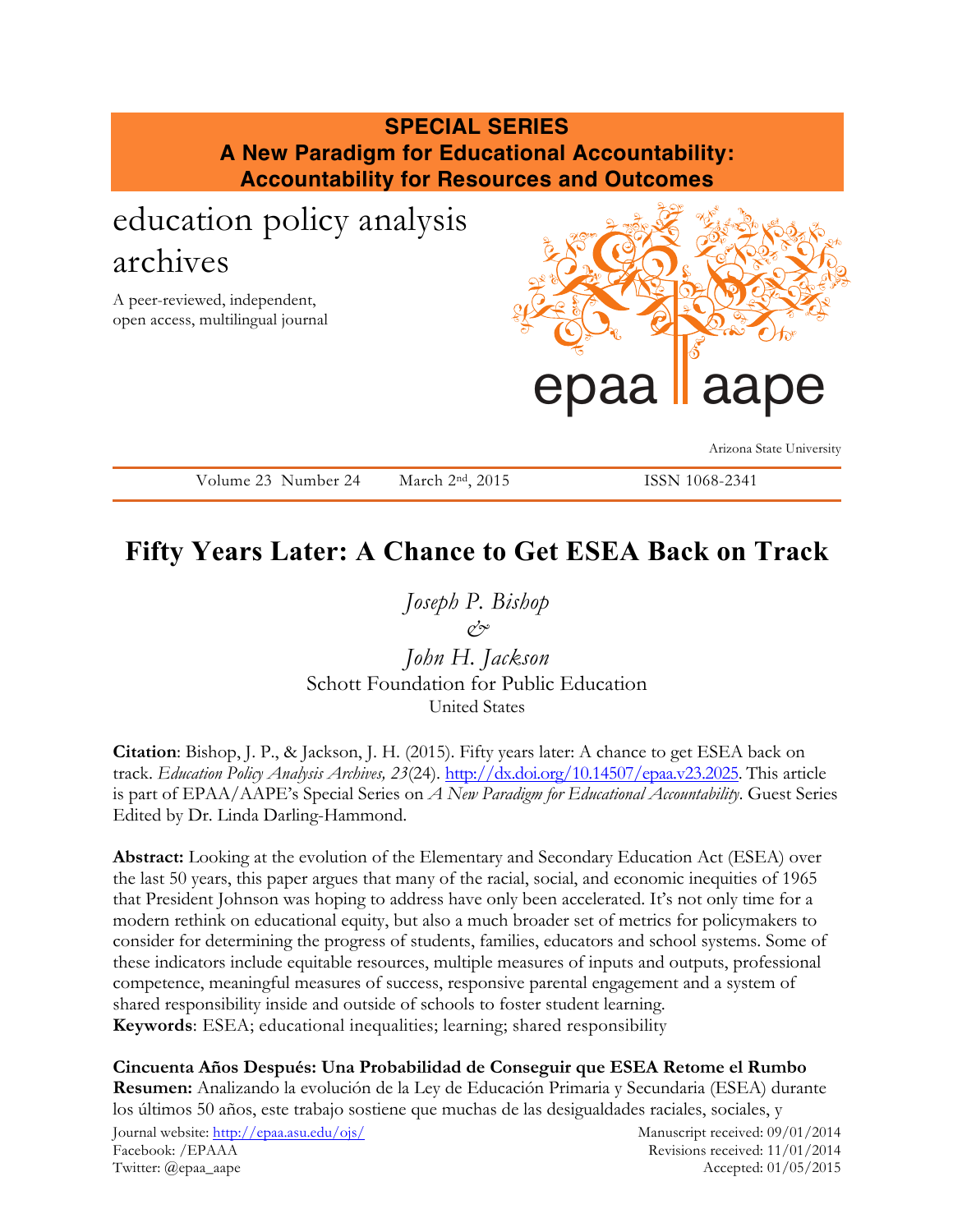económicas que en1965 el presidente Johnson esperaba abordar se han acelerado. Este es el momento de un replanteamiento moderno sobre equidad educativa, y también de que los legisladores consideren un conjunto mucho más amplio de indicadores para determinar el progreso de los estudiantes, sus familias, educadores y los sistemas escolares. Algunos de estos indicadores incluyen recursos equitativos, múltiples medidas de entrada y salida, competencia profesional, medidas significativas de éxito, participación de los padres y un sistema de responsabilidad compartida dentro y fuera de las escuelas para fomentar el aprendizaje de los estudiantes. **Palabras clave:** ESEA; las desigualdades educativas; el aprendizaje; responsabilidad compartida

#### **Cinquenta Anos mais tarde: A Chance de Retomar os Rumos da ESEA**

**Resumo**: Analisando-se a evolução da Acta de Direito do Ensino Básico e Secundário (ESEA) ao longo dos últimos 50 anos, este artigo argumenta que muitas das desigualdades social, racial e econômica, que em 1965 o presidente Johnson esperava abordar senaceleraram. Este é o momento de uma releitura moderna da equidade educacional, e que os legisladores considerem um conjunto muito mais amplo de indicadores para avaliar o progresso dos alunos, as famílias, os educadores e os sistemas escolares. Alguns destes indicadores incluem recursos equitativos, várias medidas de entrada e saída, competência profissional, medidas significativas do sucesso, envolvimento dos pais e de um sistema compartilahdo de responsabilidades dentro e fora das escolas para promover os aprendizagens dos alunos.

**Palavras-chave:** ESEA; desigualdades educacionais; aprendizagem; responsabilidade compartilhada

### **Introduction**

Today, the small border town of Cotulla, Texas doesn't quite feel or look the same way it did when the young Mr. Johnson taught there in 1928. But its students and schools continue to have a profound influence on education policy conversations in 2015, in much the same way they shaped the thinking of Mr. Johnson. Mr. Johnson would later become known to the American people as President Lyndon Baines Johnson or "LBJ." Johnson never forgot his experience working in a segregated "Mexican school," seeing "children going through a garbage pile, shaking the coffee grounds from the grapefruit rinds and sucking the rinds for the juice that was left" (All Things Considered, 2014). When Johnson first signed the Elementary and Secondary Education Act (ESEA) into law in 1965 on the heels of the Civil Rights Act, he and many others envisioned the law as a component of the "War of Poverty" – convinced it would help to advance quality education as a lever out of poverty for children and families across the country like those in Cotulla.

The former president would likely be disheartened to read a report that finds a majority of schoolchildren nationwide, 51 percent, come from low-income families (Southern Education Foundation, 2015). His native Texas serves a student population now in which 60 percent of students are eligible for support through Title 1, the centerpiece funding stream of the original ESEA that provides targeted federal resources to traditionally disadvantaged youth. He also probably could have never imagined that the Cotulla of 1928 in many ways mirrors today's public schools, where students of color represent more than 50 percent of youth and are more than twice as likely to attend segregated schools. Second language learners now represent 10 percent of all public school students nationwide (National Center for Education Statistics, 2014; UCLA Civil Rights Project, 2012).

Similar to much of the region along the Texas border, an education opportunity desert exists in our nation between the "haves" and "have-nots," and there are few examples as glaring as the disparities that exist in our public schools. What some schools consider to be basic aspects of a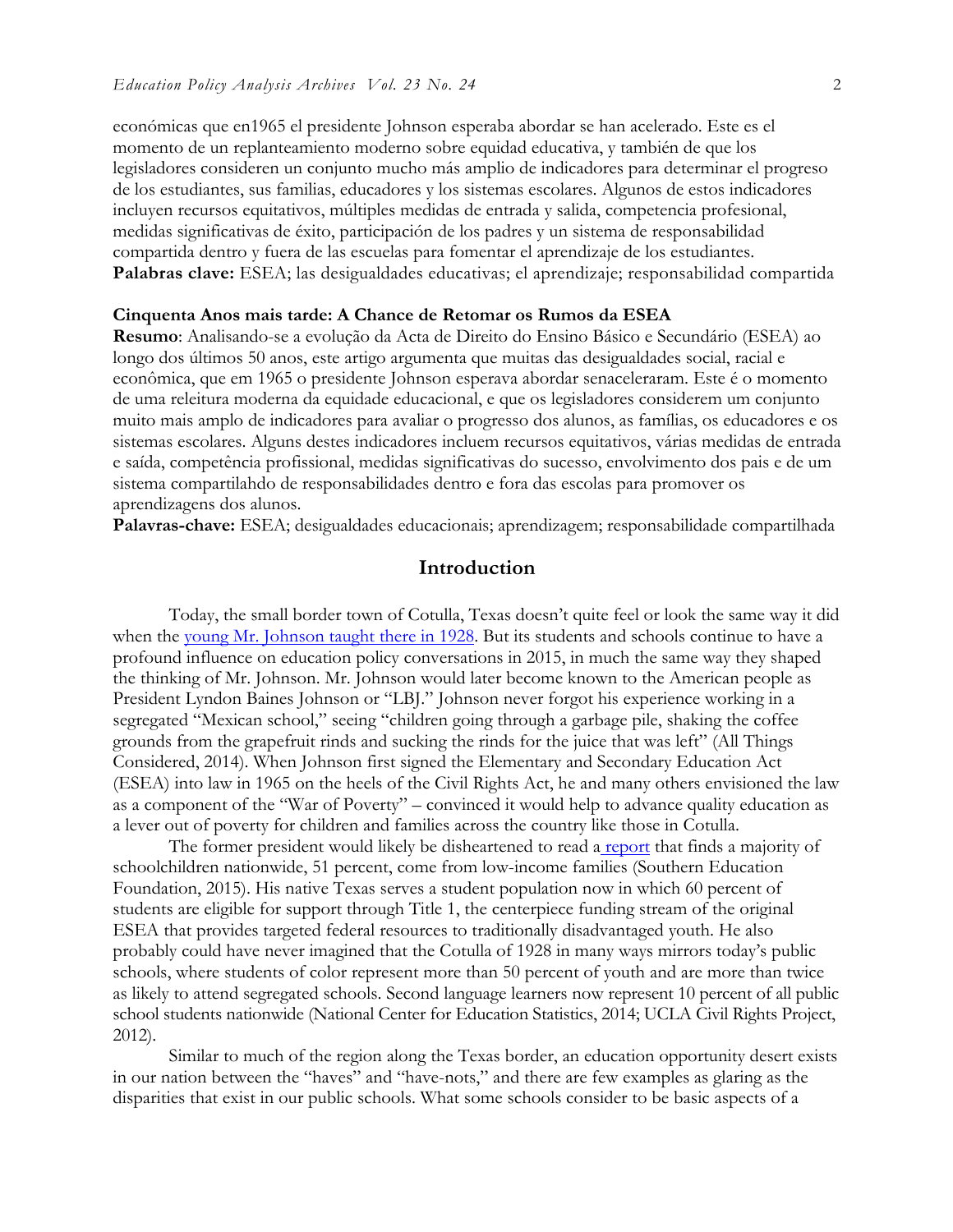quality educational experience, including access to courses like Algebra I, geometry and Advanced Placement offerings are more of a rarity than the norm in schools with high African-American and Latino populations in states like Mississippi, New York, Pennsylvania, Florida and Nevada. Students are facing a resurgence of *de facto* segregation by both race and socioeconomic status. And, we continue to witness pervasive educational inequalities, especially in the inequitable distribution of school funding to low-income communities of color.

These disparities in school funding are just as destructive as the injustices of previous decades, the same injustices that President Johnson aspired to address with a \$1 billion investment in low-income schools almost 50 years ago (Thomas & Brady, 2005). And while much ado has accompanied recent discussions about annual testing in ESEA, improving teacher evaluation systems and the adoption of new standards, too little has been done at the local, state and federal level to stimulate more equitable inputs for schools serving poor children and children of color.

States can change the historical inequalities that continue to undermine equal rights. California recently passed a new funding law that allocates all funding equitably, based on student needs (Taylor, 2013). Mississippi has a chance to become another model of progress. The state's voters will cast ballots in 2015 on a measure that will require the state legislature to fund all public schools at equal levels for the first time in history (National Opportunity to Learn Campaign, 2014a).

#### **Recommendations for Accountability Policy Change**

The dominant education policy thinking continues to focus more on narrow testing and sanctions, including closing schools in low-income communities, rather than on investing in and improving schools. Remnants of the standards-based movement fueled by A Nation at Risk (1983) still have a strong-hold on remedies to improve public education. But there is some momentum growing now in current talks around reauthorization of ESEA to return to the roots of the original law.

A shift is happening away from education policy autopilot, signified by approaches that have kept our education policy agenda cruising on standards-based strategies for too long. Some states like New Hampshire and Washington are already ahead of the game, looking at the right mix of deeper learning approaches to school that focus on building students skills in areas like critical thinking, collaboration, creativity and communications, and most importantly, focusing on the right 'inputs' for achieving more meaningful student outcomes. Adding to the chorus for a more sound way forward on accountability, we recently released recommendations (National Opportunity to Learn Campaign, 2014b) on how our leaders can make the policy changes necessary to advance equal access to resources and quality instruction in our nation's schools.

These recommendations (2014b) represent much more than fair funding strategies and smarter inputs. They reinforce the need shift to accountability systems that are based on schoolcommunity partnerships—allowing for inspiring learning experiences at schools, predicated upon more cohesive school systems, from the cradle to career. They also focus on building the capacity of students, staff and educators to flourish—largely dependent on the professional competence of educators and school personnel who have the expertise to make instruction engaging and personal. Here are the critical elements of our recommendations:

1. **Appropriate and equitable resources**that ensure opportunities to learn, respond to students' needs, prioritize racial diversity and integration of schools, strengthen school system capacity, and meaningfully support improvement.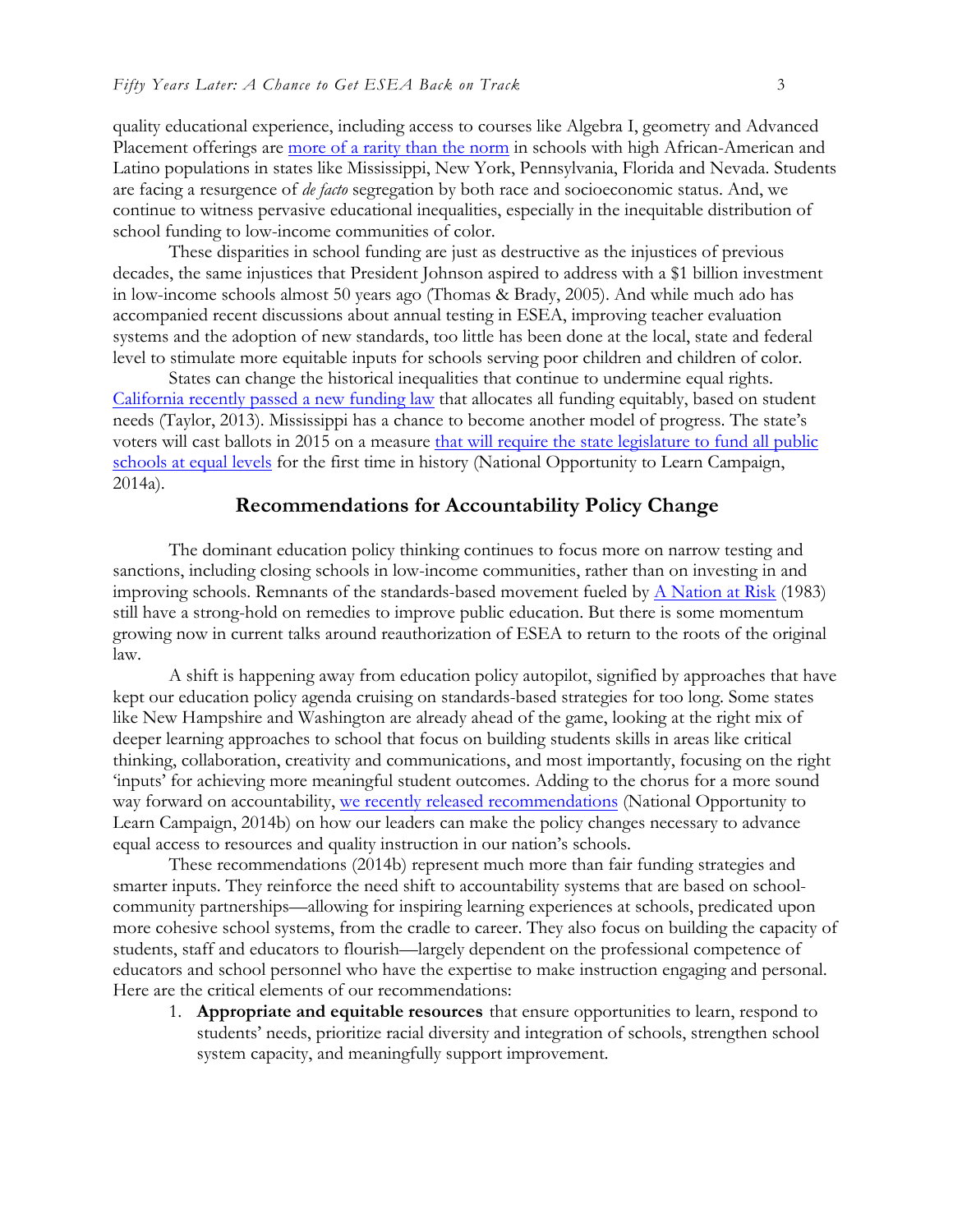- 2. **Multiple measures of inputs and outputs for 21st century readiness:** Accountability systems should acknowledge that both inputs and relevant outcomes matter, and thus should monitor both appropriate inputs that support academic, social, emotional, and physical health, along with student and school outcomes (knowledge, skills, and dispositions) that demonstrate college and career readiness and civic literacy.
- 3. **Shared responsibility:** Each level of the system from federal, state, and local governments to districts and schools – should be held accountable for the investments it must make and for the oversight, accountability, data collection, monitoring, and actions it must undertake to produce high-quality learning opportunities for each and every child and to ultimately achieve equity in student outcomes.
- 4. **Professional competence:** Systems of educator preparation and ongoing development should ensure that educators have the time and supports necessary to acquire the knowledge about curriculum, teaching, assessment, linguistic and cultural competence, implicit bias, and student support needed to teach diverse students effectively.
- 5. **Informative assessments for meaningful 21st Century learning:** A system of assessments should document both student and school system progress using tools that evaluate deeper-learning skills (e.g., critical thinking, problem-solving, collaboration, communication, and creativity) that are necessary and valuable for today's and tomorrow's world and that represent authentic applications of knowledge.
- 6. **Transparency:** School systems should provide useful, publicly accessible, and actionable school system information and data for parents and community members, as well as students and educators.
- 7. **Meaningful and responsive parental and family engagement:** Schools must create opportunities for meaningful engagement with all parents and families to tap their expertise and gain their input in the teaching and learning process and in decisions associated in the planning and implementation of P-12 system investments.
- 8. **Capacity building:** Finally, accountability should be geared towards continuous improvement of school systems. When intervention is necessary, it should be a mechanism for strengthening schools, education professionals, and their communities.

### **Conclusion**

President Johnson wasn't thinking about education accountability in 1965 the same way that the media and policymakers are today. But he was thinking about his students in Cotulla, and the millions of students who are still waiting for voters and key decision-makers to prioritize significant investments in their future.

The issue of equity deserves a modern rethink, from classrooms, to school boards, even the halls of Congress. For too long, conversations have focused on providing a fair and basic education, and have been exactly that – too basic. No students deserve to learn in an environment that just meets their basic needs by providing only the most adequate mix of the right curriculum, educators and tools for learning. All students deserve a learning experience that is dynamic and engaging and most importantly, relevant to the world outside of schools. It's going to take much more than the volleyballs and softball bats President Johnson purchased for his first class in Cotulla to improve education opportunities for all youth. It's going to take some intentionality, rethinking, and a commitment to prioritize the country's most underserved students to get us out of the equity desert, and headed towards an education future with richer, greener pastures.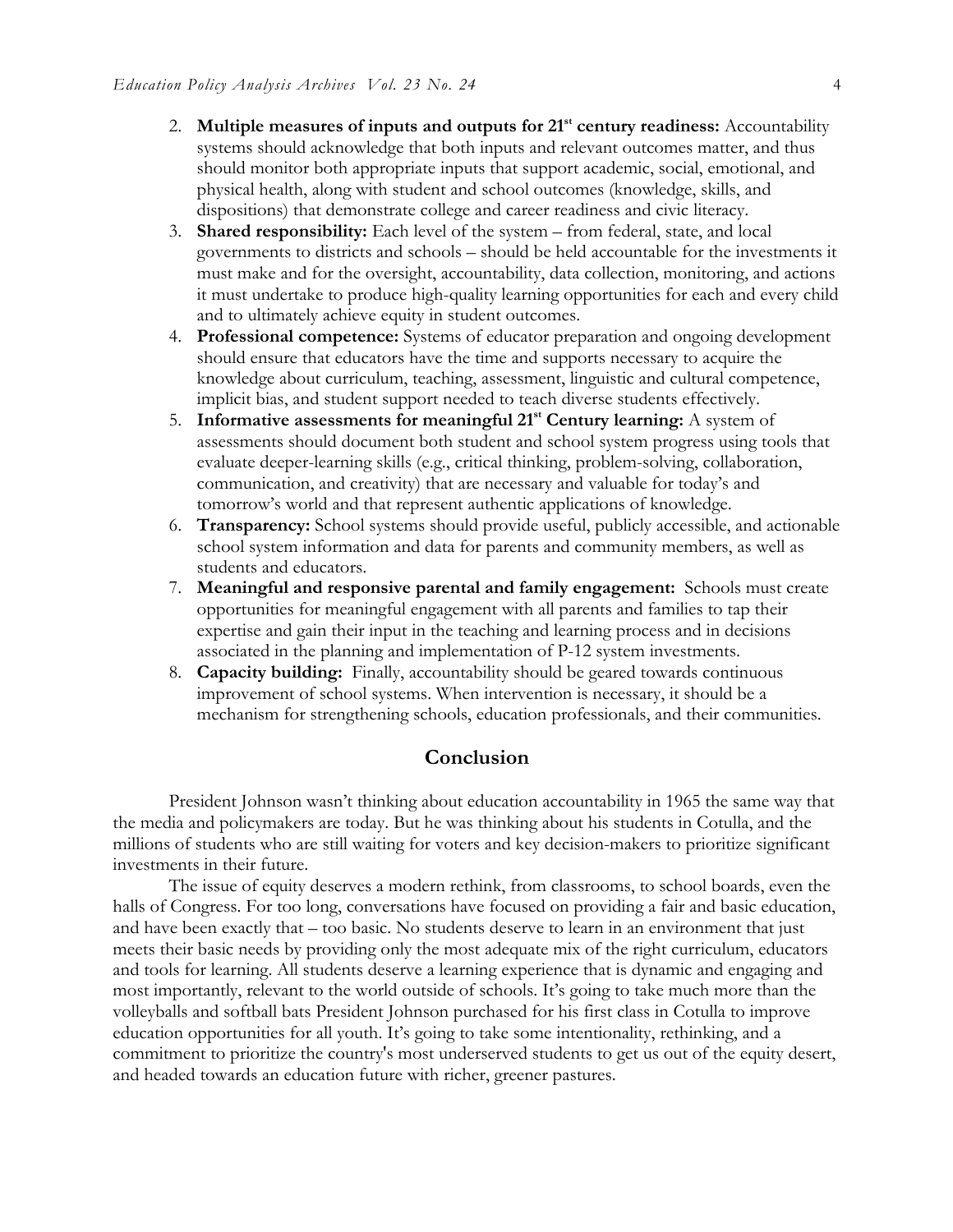## **References**

- All things considered (2014, April 11). *LBJ carried poor Texas town with him in civil rights fight* [Audio podcast]. Retrieved from http://www.npr.org/2014/04/11/301820334/lbj-carried-cotullawith-him-in-civil-rights-fight
- National Center for Education Statistics (2014, February). Projections of Education Statistics to 2022. Retrieved from http://nces.ed.gov/pubs2014/2014051.pdf
- National Commission on Excellence in Education, U.S. Department of Education. (1983). *A nation at risk: The imperative for education reform (An open letter to the American people).* Retrieved from https://www2.ed.gov/pubs/NatAtRisk/risk.html
- National Opportunity to Learn Campaign. (2014a). *MS ballot initiative calls for fair school funding.* Retrieved from http://www.otlcampaign.org/blog/2014/10/08/ms-fair-school-fundingballot-initiative
- National Opportunity to Learn Campaign. (2014b). *Civil rights groups demand accountability for equity in public education*. Retrieved from http://www.otlcampaign.org/blog/2014/10/28/civil-rightsgroups-demand-accountability-equity-public-education
- Southern Education Foundation. (2015). *A new majority: Low income students now a majority in the nation's public schools* [Research bulletin]. Retrieved from http://www.southerneducation.org/getattachment/4ac62e27-5260-47a5-9d02- 14896ec3a531/A-New-Majority-2015-Update-Low-Income-Students-Now.aspx
- Southern Education Foundation. (2013). A new majority: *Low income students in the South and nation* [Research bulletin]. Retrieved from http://www.southerneducation.org/getattachment/0bc70ce1-d375-4ff6-8340 f9b3452ee088/A-New-Majority-Low-Income-Students-in-the-South-an.aspx
- Taylor, M. (2013, December). *Updated: An overview of the local control finding formula*. Retrieved from http://www.lao.ca.gov/reports/2013/edu/lcff/lcff-072913.pdf
- Thomas, J.Y. & Brady, K.P. (2005). The Elementary and Secondary Education Act at 40: Equity, accountability, and the evolving role in public education. *Review of Research in Education, 29,* 51-67*.* http://dx.doi.org/10.3102/0091732X029001051
- UCLA Civil Rights Project. (2012). *E Pluribus...Separation: Deepening double segregation for more students.* Retrieved from http://civilrightsproject.ucla.edu/research/k-12-education/integration-anddiversity/mlk-national/e-pluribus...separation-deepening-double-segregation-for-morestudents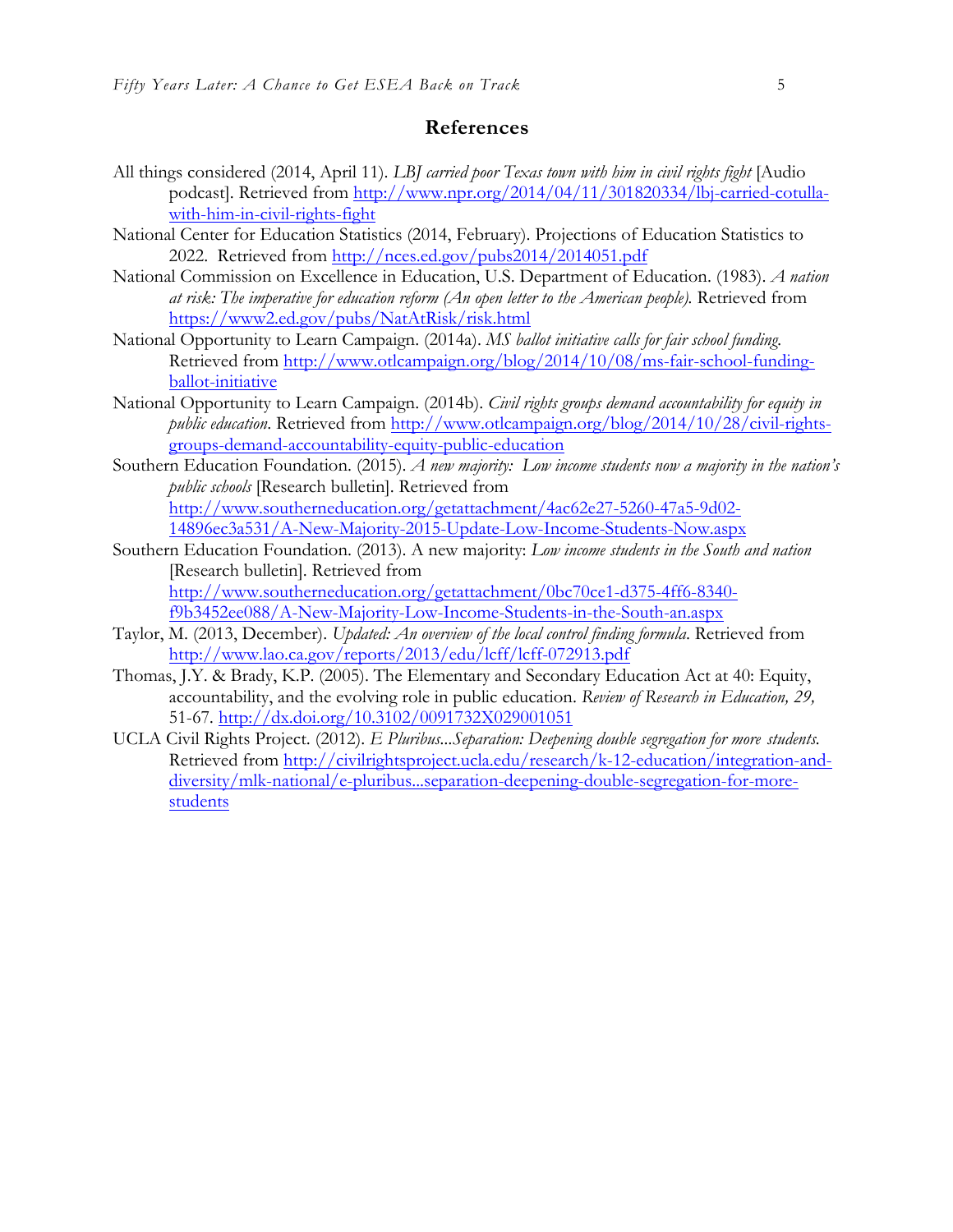## **About the Authors**

#### **Joseph Bishop**

joepbishop@gmail.com

Joseph Bishop is the Director of Policy of the National Opportunity to Learn Campaign, an initiative of the Schott Foundation for Public Education.

#### **John Jackson**

John Jackson is President and CEO of the Schott Foundation for Public Education

## **About the Guest Series Editor**

#### **Dr. Linda Darling-Hammond**

Guest Series Editor Stanford University ldh@stanford.edu

Linda Darling-Hammond is Charles E. Ducommun Professor of Education at Stanford University and faculty director of the Stanford Center for Opportunity Policy in Education (SCOPE). Snyder is Executive Director of SCOPE.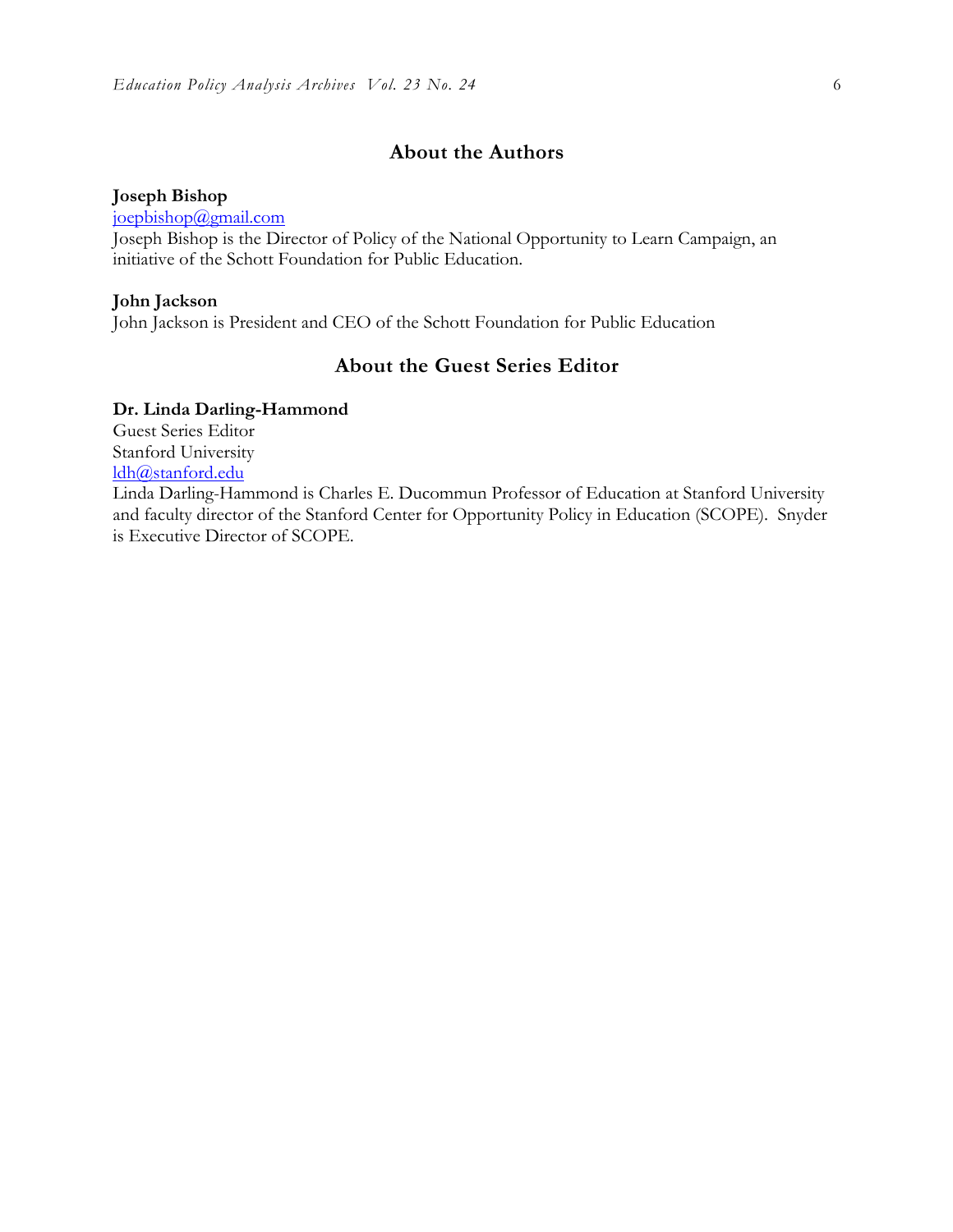# **SPECIAL SERIES A New Paradigm for Educational Accountability: Accountability for Resources and Outcomes**

# education policy analysis archives

Volume 23 Number 24 March 2<sup>nd</sup>, 2015 **ISSN** 1068-2341

 $(c)$ 

**SOME RIGHTS RESERVED** Readers are free to copy, display, and distribute this article, as long as the work is attributed to the author(s) and **Education Policy Analysis Archives,** it is distributed for noncommercial purposes only, and no alteration or transformation is made in the work. More details of this Creative Commons license are available at

http://creativecommons.org/licenses/by-nc-sa/3.0/. All other uses must be approved by the author(s) or **EPAA**. **EPAA** is published by the Mary Lou Fulton Institute and Graduate School of Education at Arizona State University Articles are indexed in CIRC (Clasificación Integrada de Revistas Científicas, Spain), DIALNET (Spain), Directory of Open Access Journals, EBSCO Education Research Complete, ERIC, Education Full Text (H.W. Wilson), QUALIS A2 (Brazil), SCImago Journal Rank; SCOPUS, SOCOLAR (China).

Please contribute commentaries at http://epaa.info/wordpress/ and send errata notes to Gustavo E. Fischman fischman@asu.edu

**Join EPAA's Facebook community** at https://www.facebook.com/EPAAAAPE and **Twitter feed** @epaa\_aape.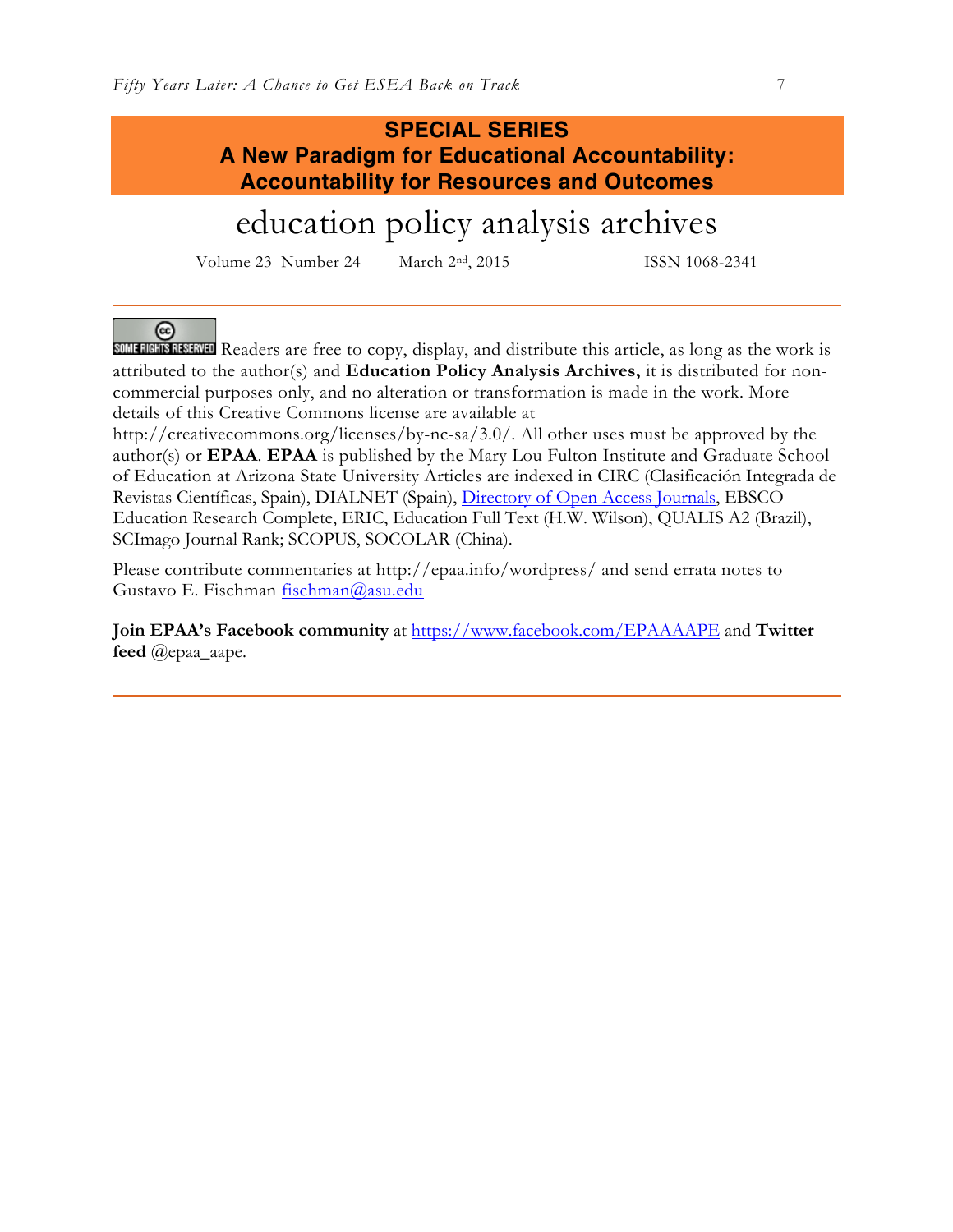# education policy analysis archives editorial board

Editor **Gustavo E. Fischman** (Arizona State University) **Amrein-Beardsley** (Arizona State University), **Kevin Kinser** (University of Albany) **Jeanne M. Powers** (Arizona State University)

**Gary Anderson** New York University **Christopher Lubienski** University of Illinois, **Michael W. Apple** University of Wisconsin, Madison **Angela Arzubiaga** Arizona State University **Samuel R. Lucas** University of California, Berkeley **David C. Berliner** Arizona State University **Maria Martinez-Coslo** University of Texas, **Robert Bickel Marshall University <b>William Mathis** University of Colorado, Boulder **Henry Braun** Boston College **Tristan McCowan** Institute of Education, London **Eric Camburn** University of Wisconsin, Madison **Michele S. Moses** University of Colorado, Boulder **Wendy C. Chi** Jefferson County Public Schools in Golden, Colorado **Casey Cobb** University of Connecticut | Sharon Nichols University of Texas, San Antonio **Arnold Danzig** California State University, San Jose **Antonia Darder** Loyola Marymount University **João Paraskveva** University of Massachusetts, **Linda Darling-Hammond** Stanford University **Laurence Parker** University of Utah **Chad d'Entremont** Rennie Center for Education Research and Policy **John Diamond** Harvard University **John Rogers** University of California, Los Angeles **Tara Donahue** McREL International **A. G. Rud** Washington State University **Sherman Dorn** Arizona State University **Felicia C. Sanders** Institute of Education Sciences **Christopher Joseph Frey** Bowling Green State University **Melissa Lynn Freeman** Adams State College **Kimberly Scott** Arizona State University **Amy Garrett Dikkers** University of North Carolina Wilmington **Gene V Glass** Arizona State University **Maria Teresa Tatto** Michigan State University **Ronald Glass** University of California, Santa Cruz **Larisa Warhol** Arizona State University **Harvey Goldstein** University of Bristol **Cally Waite** Social Science Research Council **Jacob P. K. Gross** University of Louisville **John Weathers** University of Colorado, Colorado **Eric M. Haas** WestEd **Kevin Welner** University of Colorado, Boulder **Kimberly Joy Howard** University of Southern California **Aimee Howley** Ohio University **Terrence G. Wiley** Center for Applied Linguistics **Craig Howley** Ohio University **John Willinsky** Stanford University

**Jessica Allen** University of Colorado, Boulder **Jaekyung Lee** SUNY Buffalo Urbana-Champaign **Sarah Lubienski** University of Illinois, Urbana-Champaign Arlington **Julianne Moss** Deakin University

**Noga O'Connor** University of Iowa

Dartmouth **Susan L. Robertson** Bristol University

**Janelle Scott** University of California, Berkeley

**Dorothy Shipps** Baruch College/CUNY

Springs **Ed Wiley** University of Colorado, Boulder

**Steve Klees** University of Maryland **Kyo Yamashiro** Los Angeles Education Research Institute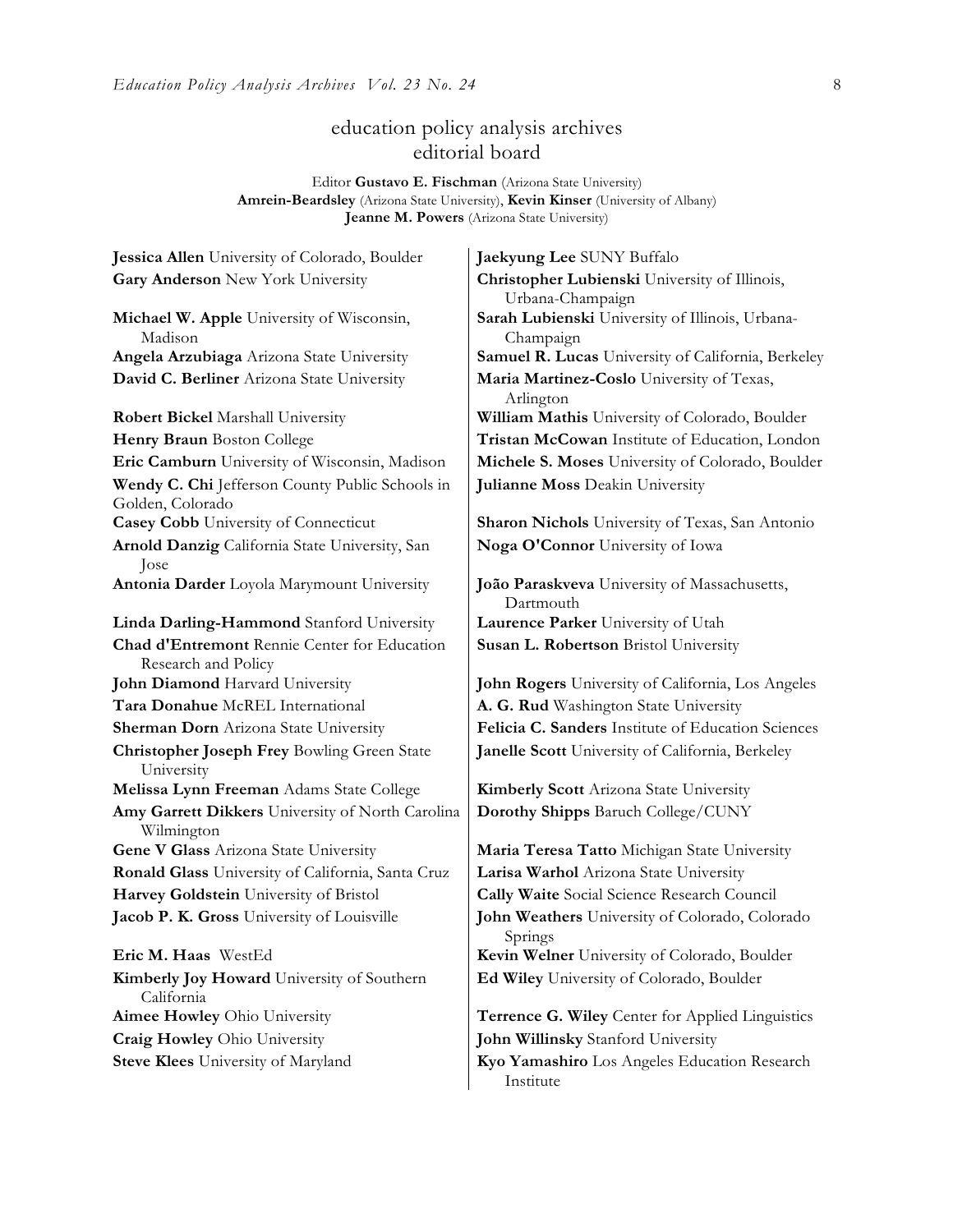**Armando Alcántara Santuario** IISUE, UNAM

# archivos analíticos de políticas educativas consejo editorial

Editores: **Gustavo E. Fischman** (Arizona State University), **Jason Beech** (Universidad de San Andrés), **Alejandro Canales** (UNAM) y **Jesús Romero Morante** (Universidad de Cantabria)

México **Claudio Almonacid** University of Santiago, Chile **Imanol Ordorika** Instituto de Investigaciones **Pilar Arnaiz Sánchez** Universidad de Murcia, España **Xavier Besalú Costa** Universitat de Girona, España **Jose Joaquin Brunner** Universidad Diego Portales, Chile **Damián Canales Sánchez** Instituto Nacional para la Evaluación de la Educación, México **María Caridad García** Universidad Católica del Norte, Chile **Raimundo Cuesta Fernández** IES Fray Luis de León, España **Marco Antonio Delgado Fuentes** Universidad Iberoamericana, México **Inés Dussel** DIE**-**CINVESTAV, Mexico **Rafael Feito Alonso** Universidad Complutense de Madrid. España **Pedro Flores Crespo** Universidad Iberoamericana, México **Verónica García Martínez** Universidad Juárez Autónoma de Tabasco, México **Francisco F. García Pérez** Universidad de Sevilla, España **Edna Luna Serrano** Universidad Autónoma de Baja California, México **Alma Maldonado** DIE-CINVESTAV México **Alejandro Márquez Jiménez** IISUE, UNAM México **Jaume Martínez Bonafé**, Universitat de València, España

**José Felipe Martínez Fernández** University of California Los Angeles, Estados Unidos

**Fanni Muñoz** Pontificia Universidad Católica de Perú,

Economicas – UNAM, México **Maria Cristina Parra Sandoval** Universidad de Zulia, Venezuela **Miguel A. Pereyra** Universidad de Granada, España **Monica Pini** Universidad Nacional de San Martín, Argentina **Paula Razquin** Universidad de San Andrés, Argentina **Ignacio Rivas Flores** Universidad de Málaga, España **Daniel Schugurensky** Arizona State University, Estados Unidos **Orlando Pulido Chaves** Instituto para la Investigacion Educativa y el Desarrollo Pedagogico IDEP **José Gregorio Rodríguez** Universidad Nacional de Colombia **Miriam Rodríguez Vargas** Universidad Autónoma de Tamaulipas, México **Mario Rueda Beltrán** IISUE, UNAM México **José Luis San Fabián Maroto** Universidad de Oviedo, España **Yengny Marisol Silva Laya** Universidad Iberoamericana, México **Aida Terrón Bañuelos** Universidad de Oviedo, España **Jurjo Torres Santomé** Universidad de la Coruña, España **Antoni Verger Planells** University of Barcelona, España **Mario Yapu** Universidad Para la Investigación Estratégica, Bolivia